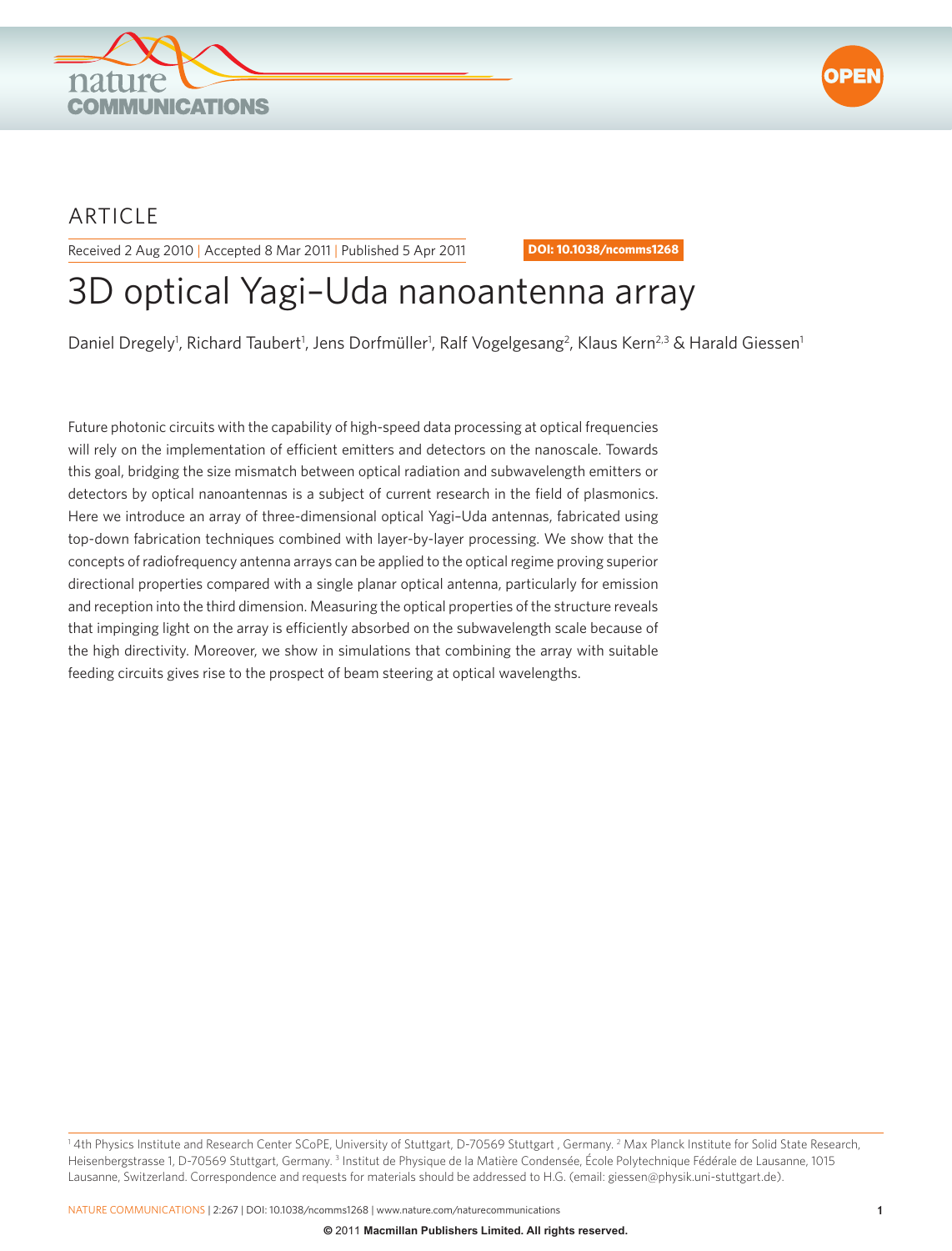anoantennas are links between an emitter or detector and<br>free-space propagation of light. Such nanostructures have<br>gained considerable attention over the past few years by<br>scaling down well-established concents of the high free-space propagation of light. Such nanostructures have gained considerable attention over the past few years by scaling down well-established concepts of the high-frequency electromagnetic spectral region into the nanoscale optical region<sup>1-5</sup>. Designs including nanorods<sup>6,7</sup>, bow-tie antennas<sup>[8](#page-5-0)</sup>, patch antennas<sup>9</sup> or planar Yagi-Uda antennas<sup>10-13</sup> have been recently demonstrated.

Antennas in the radio- and microwave region are widely used to tailor the emission pattern of electromagnetic sources and also, by reciprocity, to collect radiation efficiently from defined directions<sup>14,15</sup>. Metallic nanoparticles with their plasmon resonances in the optical wavelength region can be used in a similar manner. Near-field coupling of quantum emitters to these particle plasmon resonances is used to redirect the light emission, and the far-field radiation is completely determined by the antenna mode<sup>16,17</sup>. The redirection of emission is quantified by the expression of directivity $14$ 

$$
D(\theta, \phi) = 4\pi \frac{P(\theta, \phi)}{\int P(\theta, \phi) d\Omega}
$$
 (1)

which is the power  $P(\theta, \phi)$  per unit solid angle emitted in a given direction divided by the emitted power per solid angle by an isotropic source of equal total radiated power.

A promising antenna geometry for tailoring the emission pattern is the Yagi–Uda antenna, which is widely used in GHz communication because of its high maximal directivity<sup>18</sup>. Recent theoretical and experimental studies have shown that the concept of the Yagi–Uda antenna can be applied to optical frequencies<sup>19,20</sup> and the emission of dipole emitters on the nanoscale can be redirected<sup>10,12,13,17</sup>. In these studies, the authors investigate single optical Yagi–Uda antennas in which they use nanorods, nanodisks, core-shell particles and nanospheres as building elements of the antenna.

Here we demonstrate theoretically and experimentally a threedimensional (3D) stacked Yagi–Uda antenna array, which can direct optical emission into the third dimension. We fabricate a large-area array of such nanoantennas and simulate its directivity properties, exceeding largely the values of just the single Yagi–Uda antenna. Measuring experimentally the optical spectra of the antenna array reveals the directive absorption of light in the feed elements of the Yagi–Uda antennas in the array. We compare the measurements with theory and propose to use such nanoantenna arrays as optical phased array emitters or receivers<sup>[14](#page-5-2)</sup>, which would find useful applications in direct optical links of future nanophotonic circuits.

#### **Results**

**Top-down fabrication of the 3D antenna structure**. [Figure 1a](#page-1-0) shows a schematic picture of the array, in which the period is chosen to be 450nm in *x*-direction and 300nm in *y*-direction. The inset depicts the geometry of the single three-layer Yagi–Uda antenna in the array, in which the central element is the feed  $(L_f=250 \text{ nm})$ sandwiched between the back reflector  $(L_r=300 \text{ nm})$  and the front director  $(L_d = 230 \text{ nm})$ . The distance between each layer is 100nm.

The antenna array (size  $90\times90 \,\mu$ m), shown in the scanning electron microscope picture of [Figure 1b,](#page-1-0) is fabricated with electron beam lithography (EBL) on a glass substrate, using the layer-bylayer stacking method introduced by Liu *et al.*[21](#page-5-4) At least three gold alignment marks (size  $4\times80 \,\mu$ m) with a gold thickness of 250 nm are first fabricated on a quartz substrate. Next, nanorod structures are defined in positive resist (polymethyl methacrylate, PMMA) by electron-beam lithography. After evaporation of a 30-nm gold film and subsequent lift-off, a 100-nm-thick spacer layer is applied on the first layer by spin coating. For this step we use a solidifiable photo polymer PC403 (JCR) as the planarizing spacer layer. A pre-baking process by continuously increasing the baking temperature from 90 to 130 °C is first performed to remove the solvent from the polymer.





<span id="page-1-0"></span>**Figure 1 | The optical Yagi–Uda antenna array.** (**a**) Schematic picture of the optical Yagi-Uda antenna array. The period in *x*-direction is  $P<sub>x</sub> = 450$  nm and in *y*-direction *P<sub>y</sub>*=300 nm. The inset shows the single antenna with definitions of the geometrical parameters: *L<sub>r</sub>*=300 nm, *L<sub>t</sub>*=250 nm,  $L_d$  = 230 nm and *S* = 100 nm. (**b**) Scanning electron microscope image of the optical Yagi–Uda antenna array. The gold structure is fabricated on a glass substrate. The nanorods are embedded in a photopolymer (PC403), which serves as the dielectric spacer. Scale bar, 500nm.

A sufficiently long bake at a higher temperature (60min in a 180 °C oven) further hardens the layer. PMMA is subsequently spin coated onto the sample and the stacking alignment using the gold alignment marks is applied to ensure the accurate stacking of the second nanorod layer. Subsequently, the procedures of planarization and in-plane fabrication are repeated for the third layer. With a final layer of PC403, we produce a completely embedded structure.

Recently, it was shown experimentally that one single-optical Yagi–Uda antenna achieves a narrow emission along its antenna axis in the substrate plane<sup>19</sup> or into the critical angle of the substrate, with a strong preference towards the antenna axis<sup>20</sup>. By stacking of the Yagi–Uda elements, we are able to direct the antenna axis and thus the emission out of the substrate plane (*z*-direction). It also provides us the opportunity to array several Yagi–Uda antennas in the other two dimensions, which renders our structure truly 3D. Similar to the radiowave and microwave region, in which antenna arrays are often used to increase the directivity, we expect to sharpen the radiation pattern in two directions compared with the emission of the single antenna.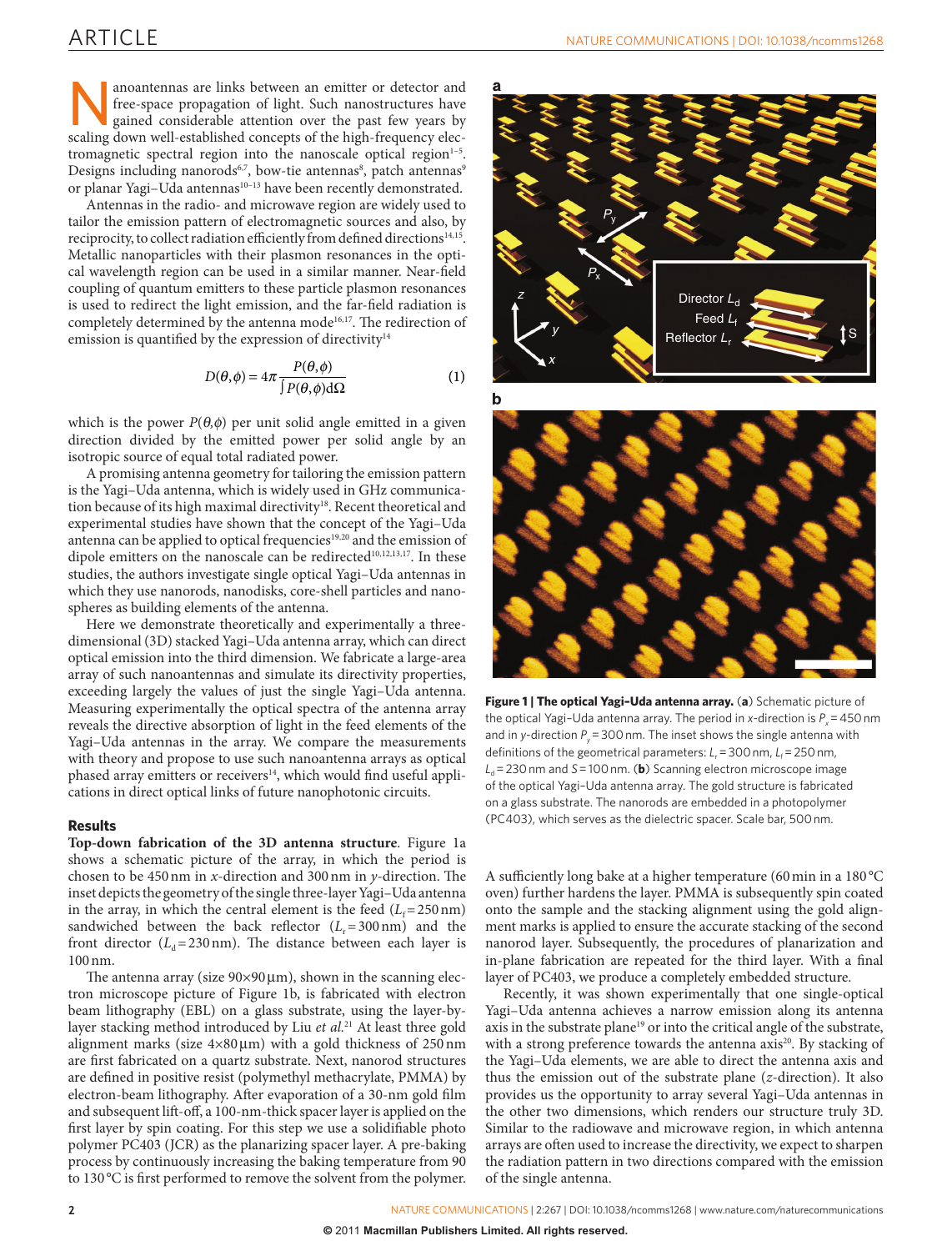

<span id="page-2-0"></span>**Figure 2 | Numerical directivity of the transmitting Yagi–Uda array coupled to dipole emitters.** The polar plots show the numerically calculated directivity for (**a**) a single optical Yagi–Uda antenna, (**b**) a 2×2 array and (**c**) a 3×3 array. The calculated directivity of the *xz* plane is plotted in the left column and for the *yz* plane in the right column. Each antenna is fed by a dipole source (red spheres, 5nm away from the feed element) with a dipole moment along the *x*-direction. The emitted wavelength of the dipole is 1500nm. The black curves in the polar plots are the directivities of the corresponding emitter array without being coupled to optical antennas.

**Numerical calculations of redirected emission cone**. The angular pattern of the whole array is the product of the angular element pattern and the array factor, which is the angular radiation pattern of isotropic point sources with the same spatial distribution as the antennas in the array<sup>14</sup>. Nevertheless, in the simulations shown in [Figure 2,](#page-2-0) we implement the complete array configuration into the calculation domain to account for mutual coupling effects between the Yagi–Uda antennas in the array, which are not accounted for by simple pattern multiplication. Each feed element is coupled to a dipole emitter (red sphere in [Fig. 2](#page-2-0)) at a distance of 5nm from the nanorod, emitting at  $\lambda = 1.5 \,\mu\text{m}$  and oscillating in the direction of the nanorod axis indicated by the white rod in the schematic view. The antennas are embedded in a dielectric environment with refractive index  $n = 1.55$ , taking into account the dielectric spacer used in the fabrication. In the left column of [Figure 2,](#page-2-0) the directivity pattern in the *xz* plane is plotted, whereas the right column shows the directivity pattern in the *yz* plane. [Figure 2a](#page-2-0) is the single Yagi–Uda antenna case. The red curve is the directivity of the antenna coupled to the dipole emitter and the black curve shows the directivity pattern of the single dipole emitter without the antenna. To obtain maximum radiation at  $\lambda$  = 1.5 µm into the *z*-direction, we vary the geometrical parameters of the single Yagi–Uda antenna. First, we consider just the feed element coupled to the dipole emitter ( $\lambda$ =1.5µm) and maximize the radiated power by changing the length of the gold nanorod. The coupling between dipole emitter and nanorod is strongest for a rod length of 250nm and the symmetric far-field radiation is completely determined by the dipole

mode of the feed element. As a second element, a slightly longer gold rod, the reflector, is placed underneath the feed element. As the structure symmetry is now broken along the *z*-axis the radiation pattern becomes asymmetric. We calculate the optimal distance between the two rods for maximum directivity in the *z*-direction. For this distance, we change the length of the reflector to obtain further enhancement of the radiated power in the positive *z*-direction. The same calculations are carried out after adding a slightly shorter element, the director, above the feed element. When excited by the dipole emitter, mutual coupling occurs between the single nanorods of the three-layer Yagi–Uda antenna. Because of the differences in length of the nanorods, the director (reflector) couples capacitively (inductively) to the feed element and the radiated power is directed into the positive *z*-direction (forward direction), whereas it is cancelled out in the negative *z*-direction (backward direction)<sup>[11](#page-5-7)</sup>.

The single dipole that is not coupled to a Yagi–Uda antenna shows the typical doughnut pattern with a maximal directivity of 1.5 (black curve). Adding the antenna, the directivity of the coupled system reaches 6 into the forward direction (red curve). In [Figure](#page-2-0)  [2b and c,](#page-2-0) the directivity patterns of the Yagi-Uda  $2\times 2$  array and  $3\times 3$ array (green and blue curve) and the patterns of the corresponding dipole arrays (black curves) are plotted. By adding more elements to the array ([Fig. 2a–c\)](#page-2-0), the directivity of the optical antenna array reaches higher peak directivities in the forward direction and the radiation beam becomes narrower. Clearly, an array of Yagi–Uda antennas directs the emission of dipole emitters more efficiently into the forward direction than a single antenna or just an array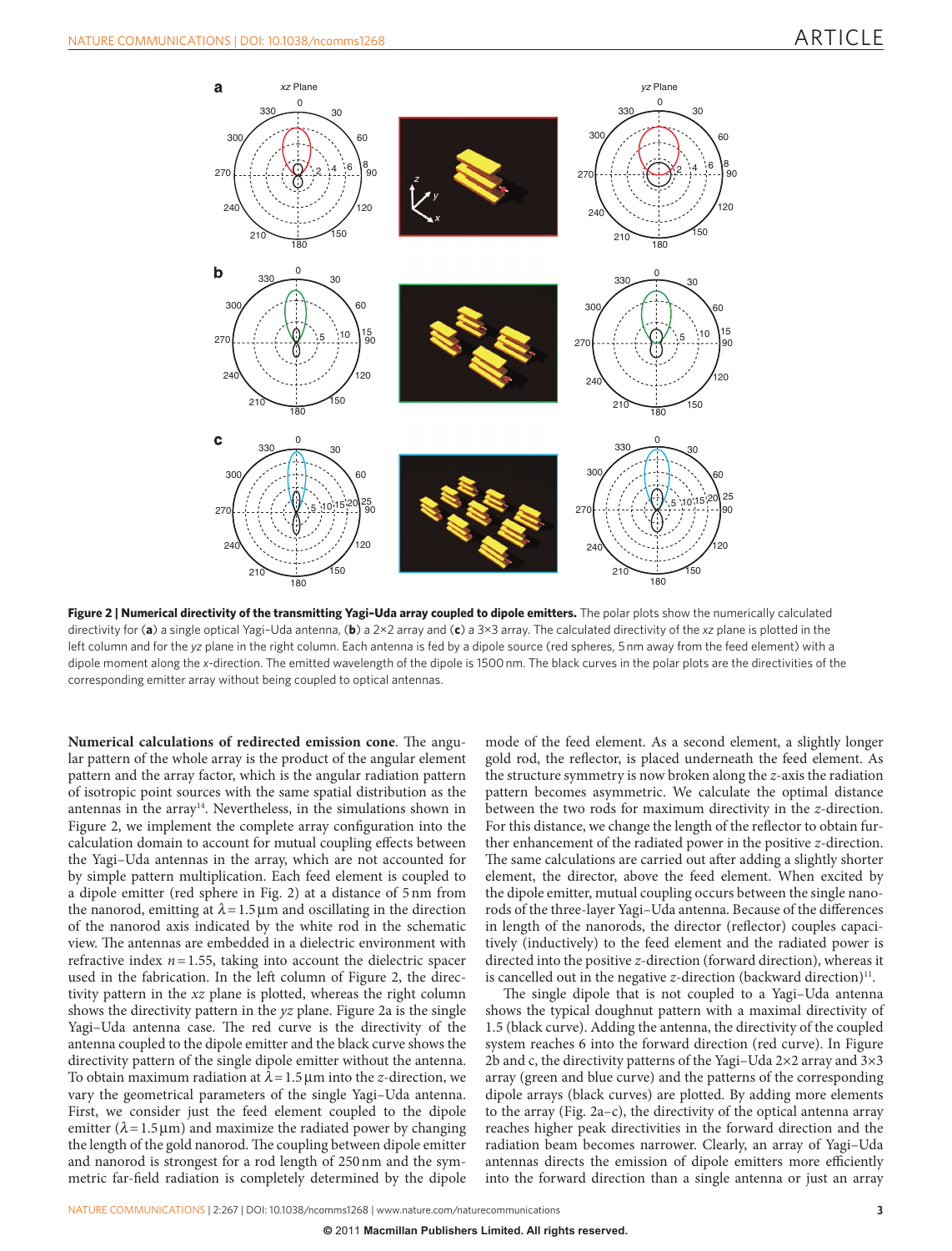

<span id="page-3-0"></span>**Figure 3 | Simulated spectra and experimental measurement of the optical Yagi–Uda array.** (**a**) Numerical transmission and reflection spectra for forward and backward incidence on the antenna array as defined in the structure on the left. The white arrow indicates the polarization of the electric field vector along the axis of the rods. The blue curve shows the transmission spectrum, which is equal for both incidences. The red curve is the reflection spectrum for forward incidence and the green curve shows the reflection for backward incidence. (**b**) Experimental transmission (left) and reflection spectra (right) for forward incidence and backward incidence (right). The measured transmission is equal for both incidences, whereas the reflection spectra are different for forward and backward incidence.

of dipoles. These directivities are obtained by coupling the antenna structures to dipole emitters that oscillate in phase. Using coherent nonlinear excitation and emission processes, such a phase-coherent feeding of the antennas in the array could be enabled. The numerical calculations take into account the near-field effects of the antennas on each other. For that reason the directivity does not reach the values one would obtain if the radiation pattern was calculated by pattern multiplication of the single-element pattern and the array factor<sup>14</sup>.

**Optical properties of the antenna array**. Because of reciprocity, the emitted radiation pattern of an antenna is equal to its receiving pattern. Experimentally, in the radiofrequency regime, it is common to determine the directive properties by measuring the load current of an antenna receiving radiation from a far away source. In the optical wavelength region, measurements of the nearfield intensity by using aperturless Scanning Near-field Optical Microscopy as an indirect measurement of the current have been used to determine the reception patterns of linear antennas<sup>22</sup>. With our Yagi–Uda antenna being embedded into a dielectric matrix, we do not have access to the near-field region of the individual antenna elements. As an indirect measurement of the currents inside our antenna structure, we use ohmic losses. With the loss in power being proportional to the square of the current, we obtain the total loss in the antenna array  $P_{\text{tot}}$ :

$$
P_{\text{tot}} = n^* (P_{\text{dir}} + P_{\text{feed}} + P_{\text{ref}}) = n^* (I_{\text{dir}}^2 + I_{\text{feed}}^2 + I_{\text{ref}}^2)^* R \tag{2}
$$

with *n* being the number of antennas,  $I_{\text{dir}}$  ( $I_{\text{feed}}$ ,  $I_{\text{ref}}$ ) being the current inside the director (feed element, reflector) and *R* being the resistance of the nanorod. As the antenna element length varies only by  $\sim$ 10%, we can approximate their resistance to be equal. Equation (2) shows that we expect a higher ohmic loss if the induced currents are higher and not equally distributed over the elements.

In [Figure 3,](#page-3-0) we investigate the optical properties in transmission and reflection of the array. In our experimental setup, the array receives radiation from two opposite directions. As depicted in [Figure 3a,](#page-3-0) we define the forward direction for incident light from the director side and the backward direction for incident light from the reflector side. The light is polarized along the axis of the nanorods. The spectra in [Figure 3a](#page-3-0) show the calculated transmission and reflection of the Yagi–Uda antenna array. By reciprocity, the transmitted intensity from the forward direction is equal to the transmitted intensity from the backward direction (blue curve), whereas more light incident from the backward direction is reflected (green curve) than from the forward direction (red curve). A significant difference between the two reflection spectra occurs at 1.5µm, at which the radiation pattern shows the highest asymmetry. Nearly no light incoming from the positive *z*-direction is reflected at this wavelength. This is due to the resonant behaviour of the single Yagi–Uda nanoantenna, which has been designed to have maximum directivity into the forward direction at this wavelength. The experimental results are plotted in [Figure 3b.](#page-3-0) The solid blue curve in the left plot shows the transmission spectrum for forward incidence, and the dashed blue curve for backward incidence. Three resonances occur, which are red- and blue-shifted compared with the particle plasmon resonance of equivalent single nanorod arrays (Supplementary Fig. S1). Hence, the three layers couple to each other. As in the simulated spectra, the transmitted intensity is equal from both directions. In reflection (right plot in [Fig. 3b\)](#page-3-0), more light is reflected for backward incidence than for forward incidence, which clearly confirms the broken forward–backward symmetry of directivity. By changing the polarization along the *y*-direction perpendicular to the long axes of the rods, the structural symmetry is not broken along the *z*-direction and no pronounced differences in the reflection spectra for forward and backward directions occur (Supplementary Fig. S2). A significant dip in the reflection spectrum from forward direc-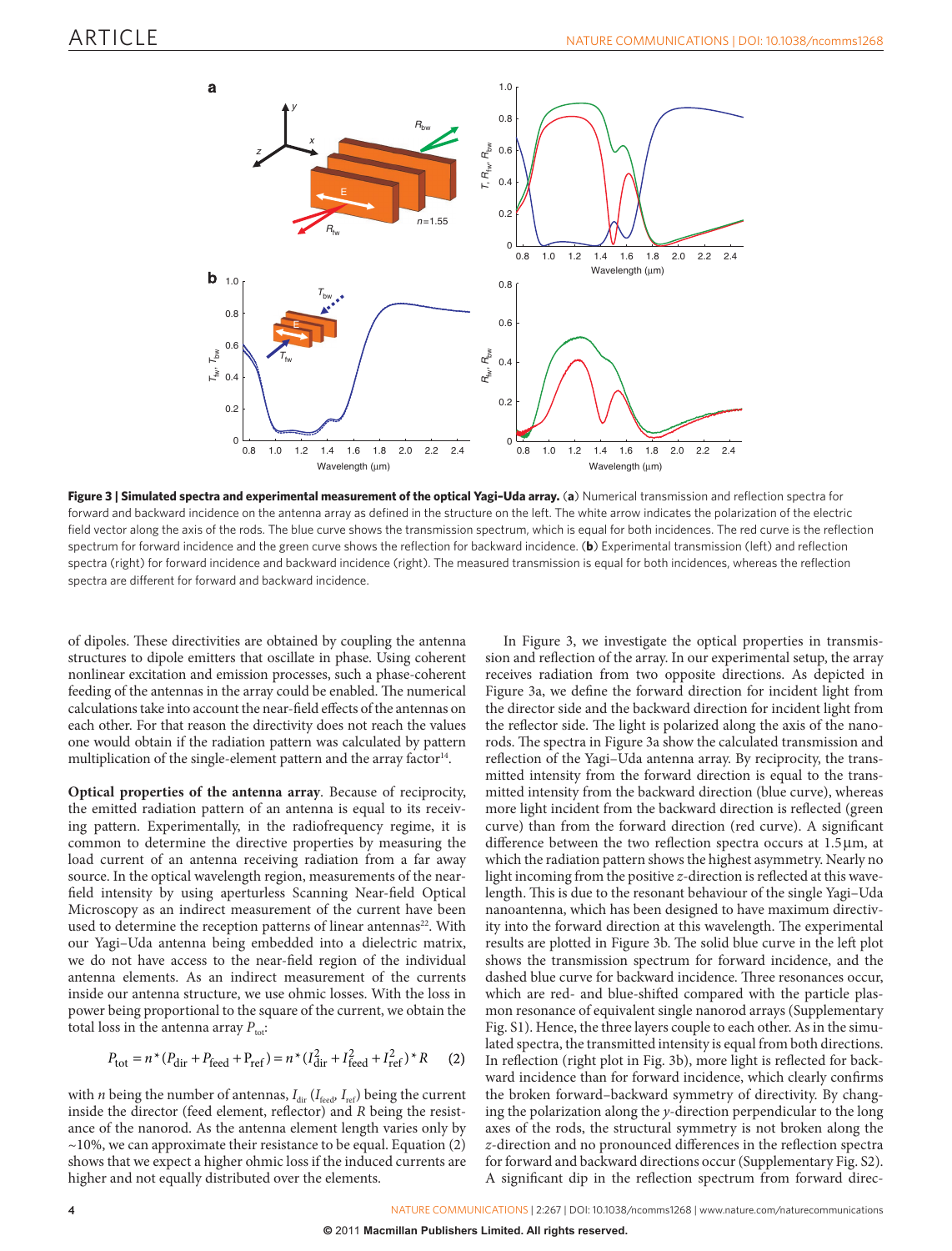

<span id="page-4-0"></span>**Figure 4 | Absorption of the incoming energy by the antenna array.** (**a**) Absorption spectra deduced from simulated (left plot) and measured (right plot) spectra (*A*=1-T-R). At the resonance frequency the absorption shows the highest asymmetry for forward (red curves) and backward incidence (green curves). (**b**) Numerically calculated near-field intensity enhancement for forward (left plot) and backward incidence (right plot). The intensity at the tips of the feed element is significantly higher for forward incidence.

tion occurs at  $\lambda = 1.42 \,\mu$ m. We attribute the deviation of the resonance position to geometrical differences in the simulated and the fabricated structure. As the spacer layer is spin coated, the distance between the layers may slightly vary from the nominal 100nm.

**Directive absorption of light by the antenna array**. The reflected intensity of the antenna array depends on the angle of incidence of the far-field radiation. As the transmission is equal for forward and backward incidence, the absorbed energy by the array is a function of the incident angle (Supplementary Figs S3 and S4). [Figure](#page-4-0)  [4a](#page-4-0) compares the absorption spectra for the two opposite directions of incidence deduced from the simulated and the measured transmission and reflection spectra, following the relation *A*=1-T-R. At the resonance wavelength the absorption is maximally enhanced. Most of the energy is dissipated in the structure if the antenna array is excited from the  $+z$ -direction. This is confirmed by calculating the spectra with setting the imaginary part of the dielectric function, which is proportional to the specific ohmic resistance of the antenna material, to zero. In that case the reflection coefficients are equal for both incidence directions (Supplementary Figs S5 and S6). In accordance with Equation (2), the significant difference in absorption at the resonant wavelength between forward and backward illumination is a clear indication that on forward illumination the induced currents are higher and distributed unevenly between the antenna elements. From the analogy with radiowave and microwave Yagi–Uda arrays, we suspect the currents to be concentrated in the feed elements. To verify our assumption, we extract the near-field intensities from our simulations. [Figure 4b](#page-4-0) shows the near-fields for plane-wave illumination at the resonance wavelength  $(\lambda = 1.5 \,\text{\ensuremath{\mu}m})$  from the forward direction (left plot) and the backward direction (right plot). For incidence from the forward direction, the electric near-field intensity is strongly enhanced at the feed element. For backward incidence these hot spots do not occur, which clearly confirms that the currents are distributed among the elements. In addition, the overall near-field for backward incident light is lower than that for forward incident light. This theoretical observation of the asymmetric near-field intensities matches very well with our

observations in near-field experiments of *planar* Yagi–Uda antennas (Supplementary Figs S7 and S8). There, we find that the nearfield intensity is either distributed over several elements for backward illumination (Supplementary Fig. S8, right) or concentrated on the feed element for forward incidence (Supplementary Fig. S8, left).

#### **Discussion**

In a phased array, each element is driven independently with a defined phase and amplitude. The angular pattern depends on the phase shift between the elements. The concept has been applied for antenna structures in the far infrared, using an array of  $\lambda/2$  dipole antennas<sup>[23](#page-5-9)</sup>. We propose to use the optical 3D Yagi-Uda antenna array for beam steering applications in the optical regime at  $\lambda$  = 1500 nm. Because of the high directivity of the array, light can be efficiently directed out of the substrate into a well-defined direction. [Figure 5a](#page-5-10) depicts a schematic view of a 3×3 Yagi–Uda antenna array in which the feed elements are connected to plasmonic waveguides $24$ or high-index dielectric waveguides to avoid major losses in the waveguides<sup>25</sup>. Each Yagi-Uda antenna is addressed independently and the phase of the feeding circuit is controlled by phase modulators. Inducing a phase shift in the *x*-direction between adjacent Yagi–Uda antennas of  $+2\pi/3$  and  $-2\pi/3$ , leads to a beam steering in the *xz* plane from approximately −30° to +30°, as it is calculated in [Figure 5b](#page-5-10). The slight asymmetry in the values of the peak directivity of the two patterns occurs as the antennas are fed by the waveguides to the left side of the feed elements as it is shown in [Figure 5a.](#page-5-10)

In conclusion, we have demonstrated experimentally that the amount of electromagnetic energy dissipated by our Yagi–Uda array highly depends on the angle of incidence. It becomes maximal for forward incident light, in which most of the energy is absorbed by the feed elements. This may open a new pathway to highly sensitive detection of infrared radiation by combining the antenna array with a suitable focal-plane array. In the future, the 3D geometry provides a possible extension to an optical phased array, which is a completely new perspective for controlling light on the nano-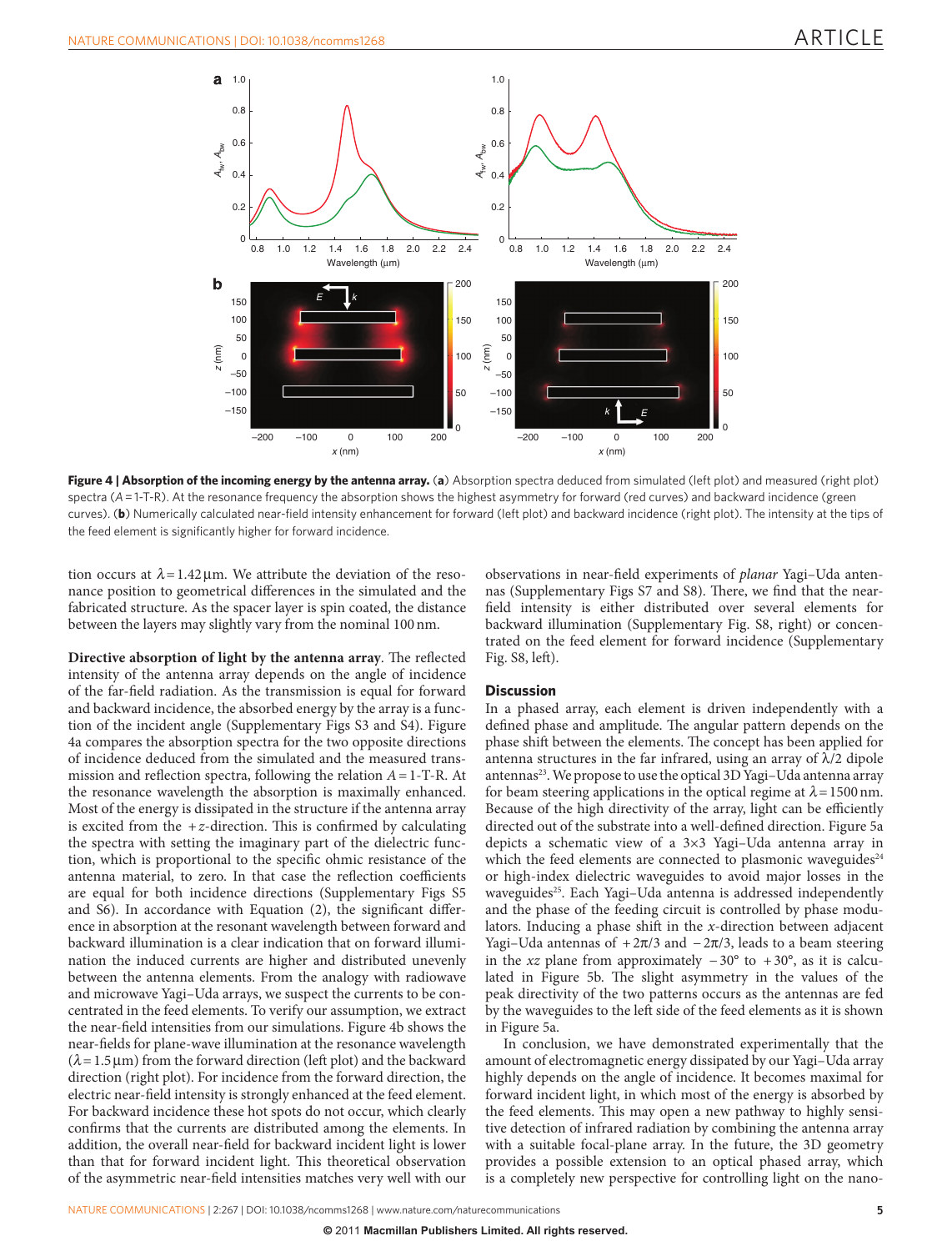### ARTICLE





<span id="page-5-10"></span>**Figure 5 | Phased array of optical Yagi–Uda antennas.** (**a**) Schematic representation of a 3×3 Yagi–Uda antenna array that is fed by a phase modulating feeding circuit through plasmonic waveguides. A phase difference of the incoming light signal is induced by phase shifters. The direction of the emitted light cone depends on the phase difference between adjacent antennas. (**b**) Numerical three-dimensional directivity plots of the 3×3 phased array. The beam is scanned in the *xz* plane from approximately −30° to +30°. This is obtained by inducing a phase shift of ∆φ=+2π/3 and ∆φ= −2π/3 in the *x*-direction. The radiation patterns show different peak directivities as the antennas are fed at one end of the feed elements.

scale by enabling narrow-angle beam steering. Moreover, optical nanoantenna point-to-point connections with switching functionalities could become reality.

#### **Methods**

**Structure fabrication**. For the fabrication, a Raith e\_LiNE electron beam lithography (EBL) system is used. The acceleration voltage is set to  $20\,\mathrm{kV}$  We use a Infrasil 302 quartz glass as a substrate. A double-layer PMMA is spin coated onto the substrate and the solvent is evaporated by baking the sample for 5min at 160°C after each resist layer. After structuring the resist with the EBL system and subsequent developing of the sample, a 3-nm adhesion layer of chromium and 30nm of gold are evaporated. A standard lift-off procedure removes the remaining resist. The polymer PC403 serves as a dielectric spacer and smoothens the substrate surface for the consecutive layer. The process is repeated for each layer in which the coordinate system in the EBL is defined by fixed gold markers on the substrate for each layer.

**Structure characterization**. The electron micrographs of the fabricated structures are taken with a Hitachi S-4800 scanning electron microscope. [Figure 1b](#page-1-0) shows a tilted view of the array structure in which the acceleration voltage is set to 15 kV.

**Optical far-field measurements**. Transmittance and reflectance spectra of the antenna array are obtained using a Fourier-transform infrared spectrometer (Bruker Vertex 80, tungsten lamp) combined with an infrared microscope (Bruker Hyperion) equipped with a  $\times 15$  Cassegrain objective (numerical aperture, NA=0.4), a liquid  $N<sub>2</sub>$ -cooled MCT 77K detector and a Si diode detector. The polarization of the incident light is controlled by an infrared polarizer. The measured spectra are normalized with respect to a bare glass substrate for transmittance and a gold mirror for reflectance. The forward and backward spectra are recorded by flipping the sample in the optical light path.

**Numerical simulations**. The numerical results are obtained by using the software package CST Microwave Studio, Darmstadt, Germany. The far-field pattern of [Figure 2](#page-2-0) is calculated with the antenna structure being embedded in a homogenous environment with a refractive index of  $n_{PCA03}=1.55$  to account for the dielectric matrix in which the fabricated structure is embedded. For the array configuration [\(Fig. 2b and c](#page-2-0)), each Yagi–Uda antenna is implemented into the calculation domain and each antenna is fed independently by an electric dipole source. The dipole moment of the source is aligned with the long axis of the feed element and placed 5nm away. Periodic boundaries are set for the transmittance and reflectance spectra in [Figure 3a](#page-3-0) and the near-field distributions of [Figure 4b](#page-4-0). As optical parameters, we use the refractive index of PC403,  $n_{\text{PC403}}$  = 1.55 and the quartz substrate refractive index,  $n_{\text{glass}}$ =1.46. In all simulations the permittivity of gold in the near-infrared spectral regime is described by a Drude model fitted to experi-mental data<sup>[26](#page-6-1)</sup> with plasma frequency  $\omega_{pl}$  = 1.37×10<sup>16</sup> rad s<sup>-1</sup> and damping constant  $γ=1.2\times10^{14}$  rad s<sup>-1</sup>.

#### **References**

- 1. Alù, A. & Engheta, N. Hertzian plasmonic nanodimer as an efficient optical nanoantenna. *Phys. Rev. B* **78,** 1–6 (2008).
- 2. Brongersma, M. Engineering optical nanoantennas. *Nat. Photonics* **2,** 4–6 (2008).
- 3. Novotny, L. Effective wavelength scaling for optical antennas. *Phys. Rev. Lett.* **98,** 266802 (2007).
- 4. Bharadwaj, P., Deutsch, B. & Novotny, L. Optical antennas. *Adv. Opt. Photonics* **1,** 438 (2009).
- 5. Kühn, S. *et al.* Enhancement of single-molecule fluorescence using a gold
- nanoparticle as an optical nanoantenna. *Phys. Rev. Lett.* **97,** 017402 (2006). 6. Mühlschlegel, P. *et al.* Resonant optical antennas. *Science* **308,** 1607–1609  $(2005)$
- 7. Dorfmüller, J. *et al.* Fabry-Pérot resonances in one-dimensional plasmonic nanostructures. *Nano Lett.* **9,** 2372–2377 (2009).
- <span id="page-5-0"></span>8. Schuck, P. *et al.* Improving the mismatch between light and nanoscale objects with gold bowtie nanoantennas. *Phys. Rev. Lett.* **94,** 17402 (2005).
- <span id="page-5-1"></span>9. Esteban, R., Teperik, T. V. & Greffet, J. J. Optical patch antennas for single photon emission using surface plasmon resonances. *Phys. Rev. Lett.* **104,** 26802  $(2010)$
- 10. Taminiau, T. H., Stefani, F. D. & van Hulst, N. F. Enhanced directional excitation and emission of single emitters by a nano-optical Yagi-Uda antenna. *Optics Express* **16,** 10858 (2008).
- <span id="page-5-7"></span>11. Hofmann, H. F., Kosako, T. & Kadoya, Y. Design parameters for a nano-optical Yagi–Uda antenna. *N. J. Phys.* **9,** 217–217 (2007).
- 12. Li, J., Salandrino, A. & Engheta, N. Shaping light beams in the nanometer scale: a Yagi-Uda nanoantenna in the optical domain. *Phys. Rev. B* **76,** 245403 (2007).
- 13. Koenderink, A. F. Plasmon nanoparticle array waveguides for single photon and single plasmon sources. *Nano Lett.* **9,** 4228–4233 (2009).
- <span id="page-5-2"></span>14. Balanis, C. A. *Antenna Theory* (John Wiley & Sons, 2005).
- 15. Carson, J. R. A generalization of the reciprocal theorem. *Bell Syst. Tech. J.* **3,** 393–399 (1924).
- 16. Taminiau, T. *et al.* Optical antennas direct single-molecule emission. *Nat. Photonics* **2,** 234–237 (2008).
- 17. Pakizeh, T. & Käll, M. Unidirectional ultracompact optical nanoantennas. *Nano Lett.* **9,** 2343–2349 (2009).
- <span id="page-5-3"></span>18. Yagi, H. Beam transmission of ultra short waves. *Proc. IRE* **16,** 715–741 (1928).
- <span id="page-5-5"></span>19. Kosako, T., Kadoya, Y. & Hofmann, H. F. Directional control of light by a nano-optical Yagi–Uda antenna. *Nat. Photonics* **4,** 312–315 (2010).
- <span id="page-5-6"></span>20. Curto, A. G. *et al.* Unidirectional emission of a quantum dot coupled to a nanoantenna. *Science* **329,** 930–933 (2010).
- <span id="page-5-4"></span>21. Liu, N. *et al.* Three-dimensional photonic metamaterials at optical frequencies. *Nat. Mater.* **7,** 31–37 (2008).
- <span id="page-5-8"></span>22. Dorfmüller, J. *et al.* Plasmonic nanowire antennas: experiment, simulation, and theory. *Nano Lett.* **10,** 3596–3603 (2010).
- <span id="page-5-9"></span>23. Middlebrook, C. *et al.* Infrared phased-array antenna. *Microw. Opt. Technol. Lett.* **50,** 719–723 (2008).
- <span id="page-5-11"></span>24. Huang, J. *et al.* Impedance matching and emission properties of nanoantennas in an optical nanocircuit. *Nano Lett.* **9,** 1897–1902 (2009).